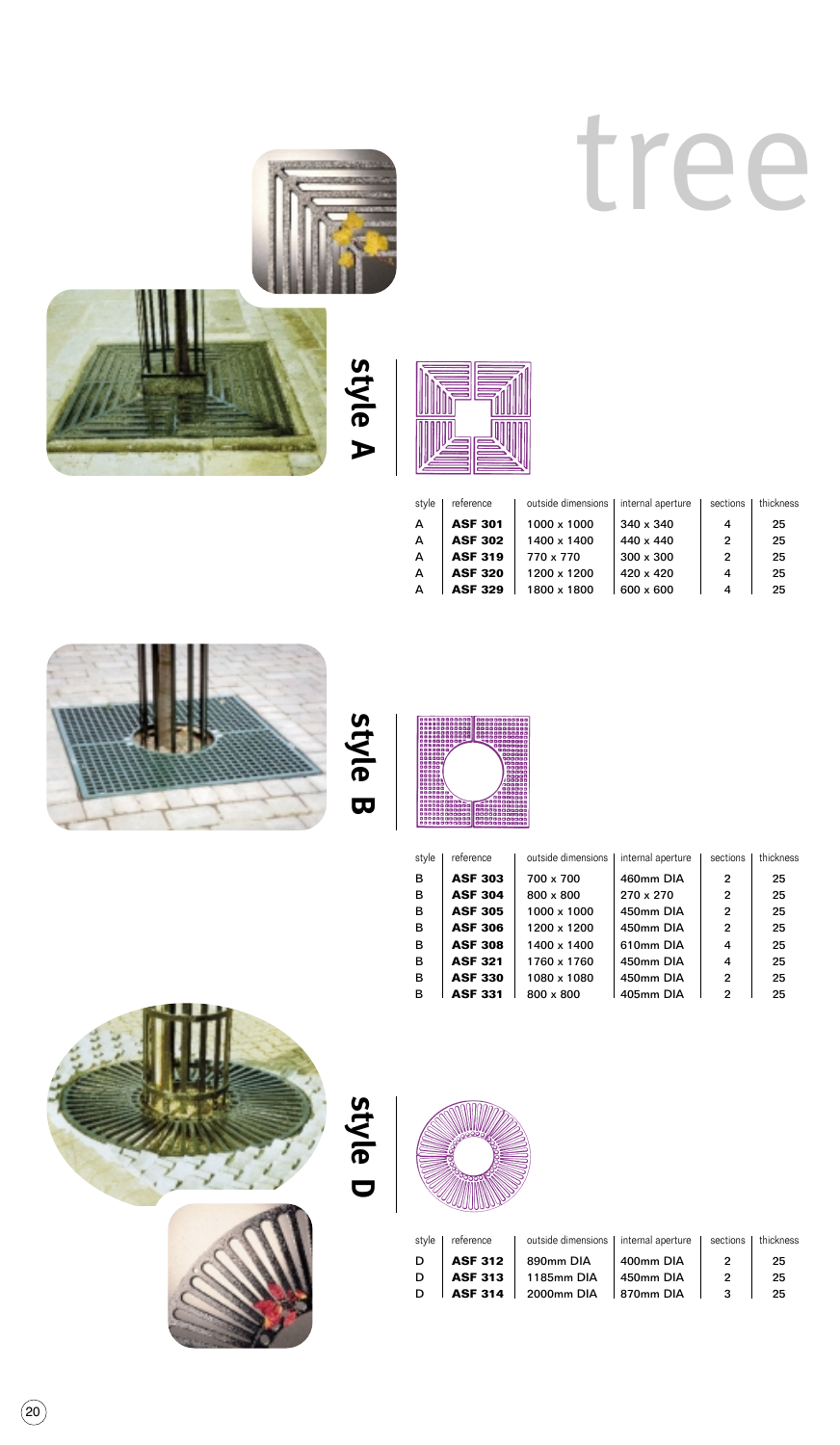### protection tree grilles

### design and innovation

#### **Attractive Proven Designs, Tree and Root Protection, Allows Irrigation, Integrated with Paving.**

ASF offer a comprehensive range of designs to give the visual or practical theme required. When used together, Tree Grilles, Support Frames, Tree guards and Security Clamps provide an excellent Vandal Resistant Tree Protection System which allows landscape designers to incorporate well protected trees with a visually pleasing architectural element into their schemes.



| Finish | Primer finish or Black rust resistant gloss are standard.<br>RAL or BS colours available on request.           |
|--------|----------------------------------------------------------------------------------------------------------------|
| Size   | The outside dimension given is of the tree grille, if using<br>a support frame increase the dimension by 20mm. |
|        | Specials Irrigation and or lighting ports can be incorporated into<br>many of the designs.                     |

| ഗ |
|---|
| ø |
|   |
| æ |
|   |
|   |



style | reference | outside dimensions | internal aperture | sections | thickness C | **ASF 309** |  $900 \times 900$  |  $400$ mm DIA | 2 |  $40$ **C** | **ASF 310** | 1200 x 1200 | 440mm DIA | 2 | 20 C **ASF 311** 2000 x 2000 1000mm DIA 4 25

#### **Specification Example**

ASF 310 tree-grille with Type 2 support frame and ASF 802 tree-guard including security clamps. Finish: BS 14C3O Green to ASF specification.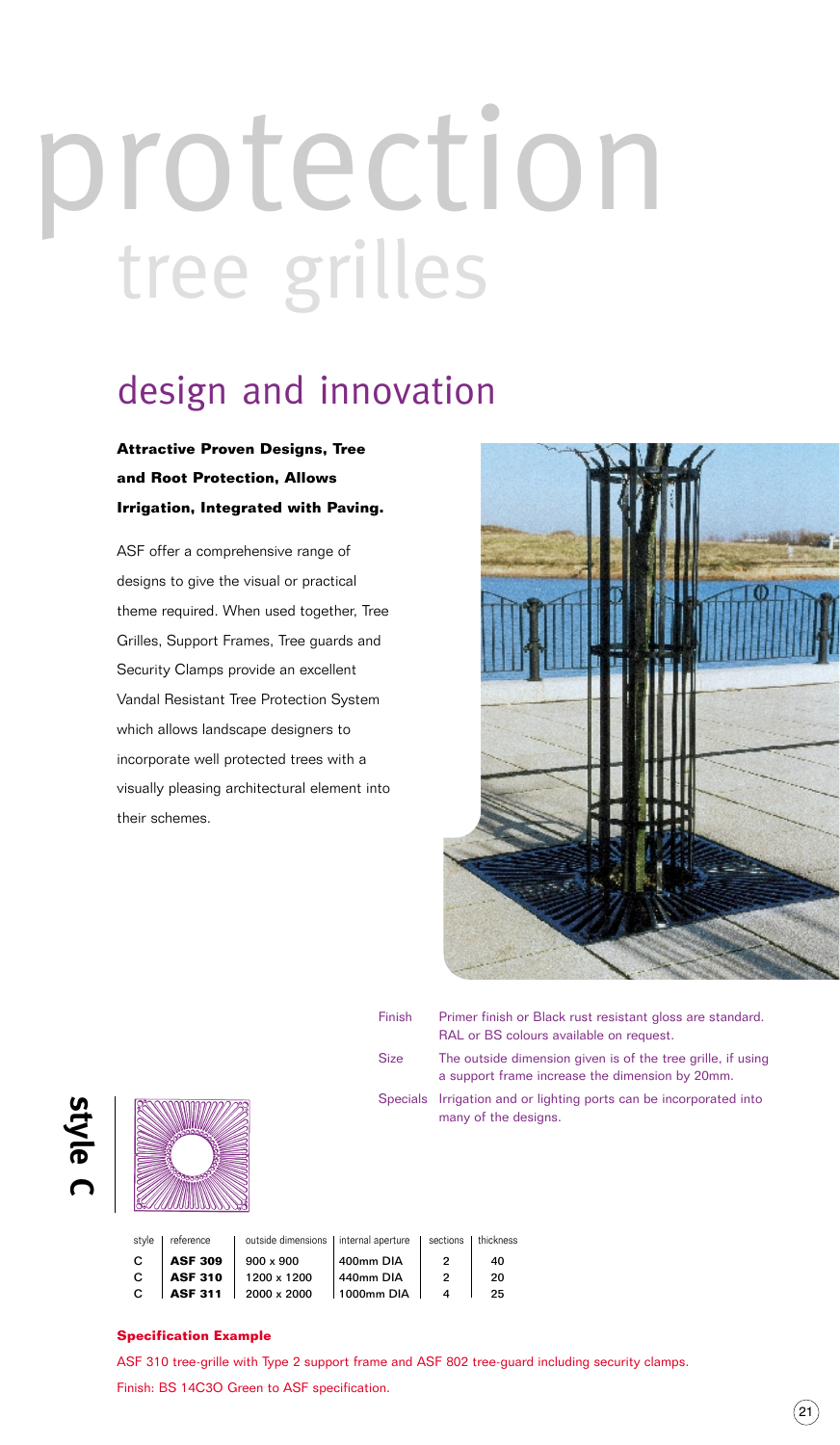

## tree

**style E**



| style | reference      | outside dimensions   internal aperture |           |     | sections I thickness |
|-------|----------------|----------------------------------------|-----------|-----|----------------------|
| E     | <b>ASF 315</b> | 1000 x 1000                            | 450mm DIA | 2/4 | 25                   |
| Е     | <b>ASF 316</b> | 1200 x 1200                            | 640mm DIA | ⊿   | 25                   |
| E     | <b>ASF 317</b> | 1200 x 1200                            | 300mm DIA | ี   | 25                   |
|       |                |                                        |           |     |                      |





|  | style   reference   outside dimensions   internal aperture   sections   thickness |  |  |
|--|-----------------------------------------------------------------------------------|--|--|
|  | F   ASF 322   1200 x 1200   600mm DIA   2   25                                    |  |  |





**style G**



|  | G $\begin{array}{ c c c c c }\n\hline\n\text{G} & \text{ASF 323} & \text{2000mm DIA} & \text{600mm DIA} & 4 & 20 \\ \hline\n\end{array}$ |  |  |
|--|------------------------------------------------------------------------------------------------------------------------------------------|--|--|
|  | style   reference   outside dimensions   internal aperture   sections   thickness                                                        |  |  |

**style H**



|  | style   reference   outside dimensions   internal aperture   sections   thickness |  |      |
|--|-----------------------------------------------------------------------------------|--|------|
|  | H   ASF 324   1400 x 1400   600mm DIA   4                                         |  | - 20 |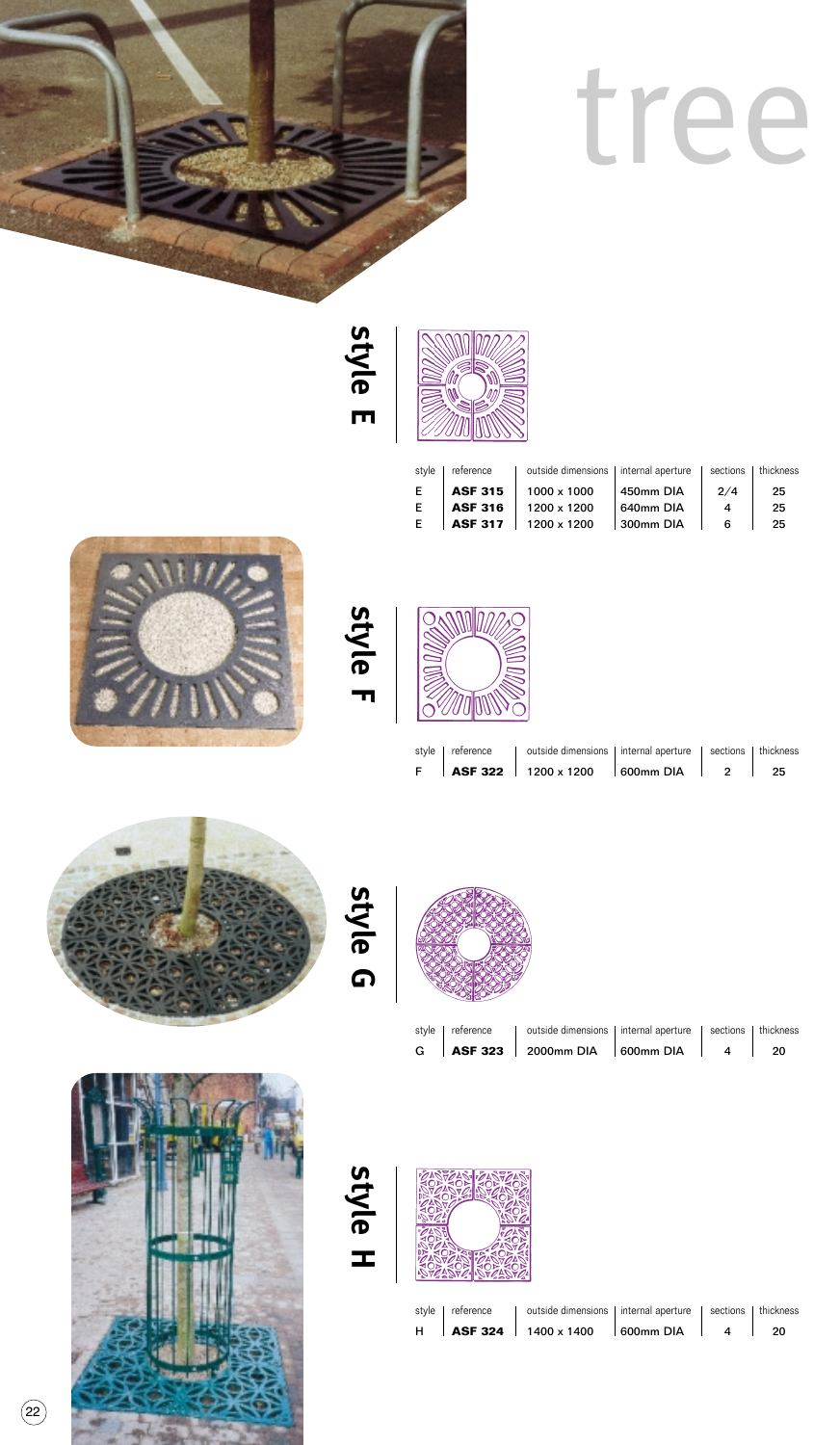## protection tree grilles





|  | style   reference   outside dimensions   internal aperture   sections   thickness |  |  |
|--|-----------------------------------------------------------------------------------|--|--|
|  | $\vert$ <b>ASF 325</b>   1900mm DIA   700mm DIA   4   25                          |  |  |





**style J**

**style K**

**style L**

|  | style   reference   outside dimensions   internal aperture   sections   thickness |  |  |
|--|-----------------------------------------------------------------------------------|--|--|
|  | J   ASF 326   1500 x 1500   700mm DIA   4   25                                    |  |  |



| Ш<br><u> Allititium</u><br><b>ANADO AR</b> |  |
|--------------------------------------------|--|

|  | style   reference   outside dimensions   internal aperture   sections   thickness |  |  |
|--|-----------------------------------------------------------------------------------|--|--|
|  | K   ASF 327   1180 x 1180   400mm DIA   2   30                                    |  |  |



| style   reference | outside dimensions   internal aperture   sections   thickness<br>L   ASF 328   1200 x 1200   510mm DIA | $\overline{2}$ | - 25 |
|-------------------|--------------------------------------------------------------------------------------------------------|----------------|------|
|                   |                                                                                                        |                |      |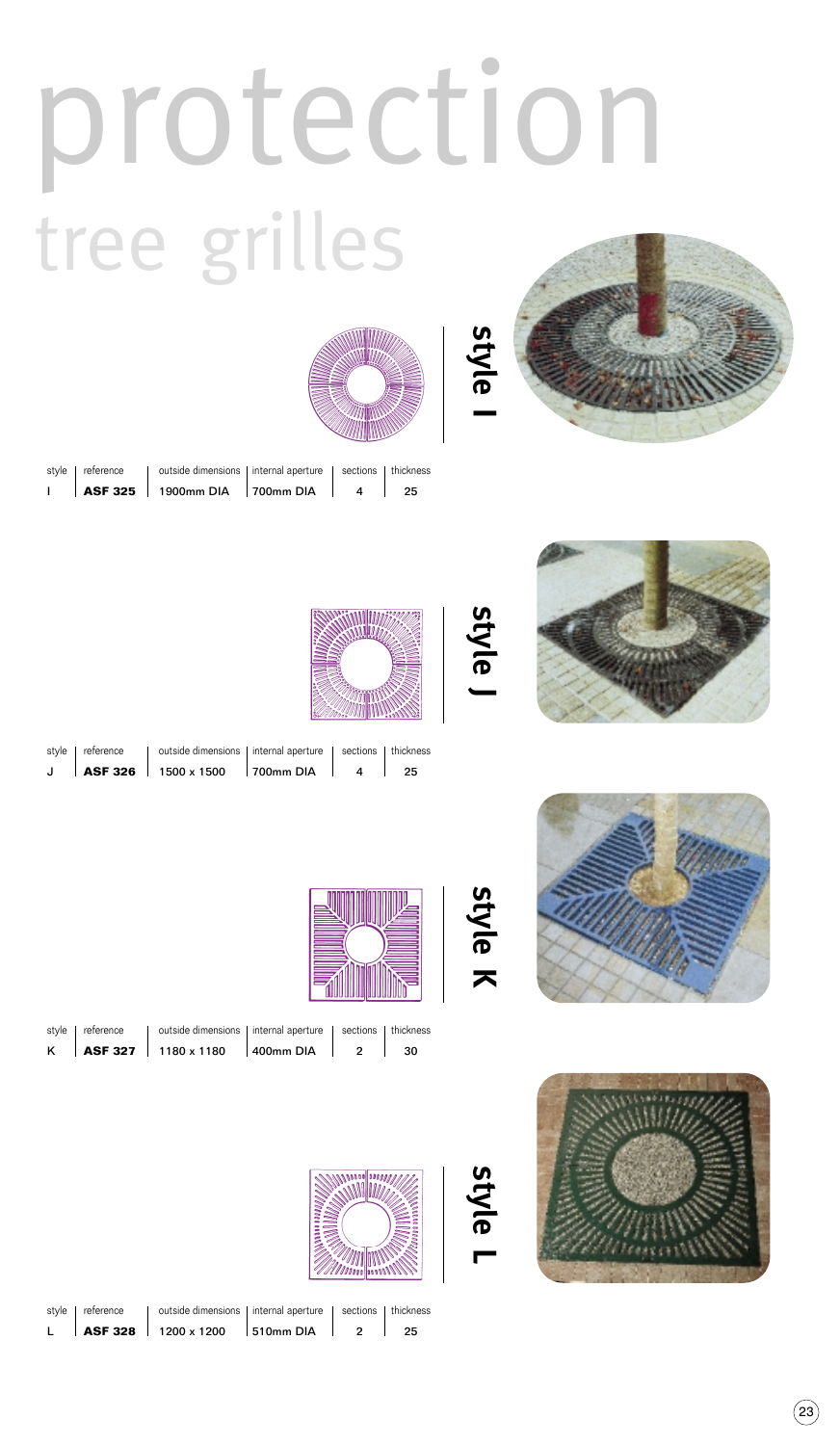### tree protection: support frames

Finish Primer finish or Black rust resistant gloss are standard. RAL or BS colours available on request.

> Can be hot dip galvanised to BS 729 on request.



#### **Customised Support Frames**

• If ground is on a gradient, we can manufacture a special frame that allows the tree grille to be sloping, up to a maximum of 1:12, and the tree guard to remain vertical.

### **Security Clamps**

- Unique clamps secure the individual segments of the tree grille to each other and to the support frame.
- Increase rigidity of the whole unit and prevent removal of the grille casting segments.
- Unobtrusive and do not project above the tree grille surface.



- Only supports outside of tree grille.
- If tree exists can be supplied in two halves for bolting together.
- Not suitable for grilles that are of more than two segments.
- Only ground anchored tree guards can be used.



- Supports inner and outer edges of grille segments.
- Suitable for all designs of tree grille.
- Inner section removable to allow uplift and replanting of tree.
- Bolt fix tree guards can be used, attached to the centre ring.



• As type 1 Frame but includes large outside ledge to support and maintain level of tree grille and surrounding paving elements.



• As Type 2 Frame but includes large outside ledge to support and maintain level of tree grille and surrounding paving elements.

**type 2 frame** ype 2 frame

**type 3 frame**

type 3 frame

**type 4 frame**

type 4 frame

**type 1 frame**

type 1 frame

24